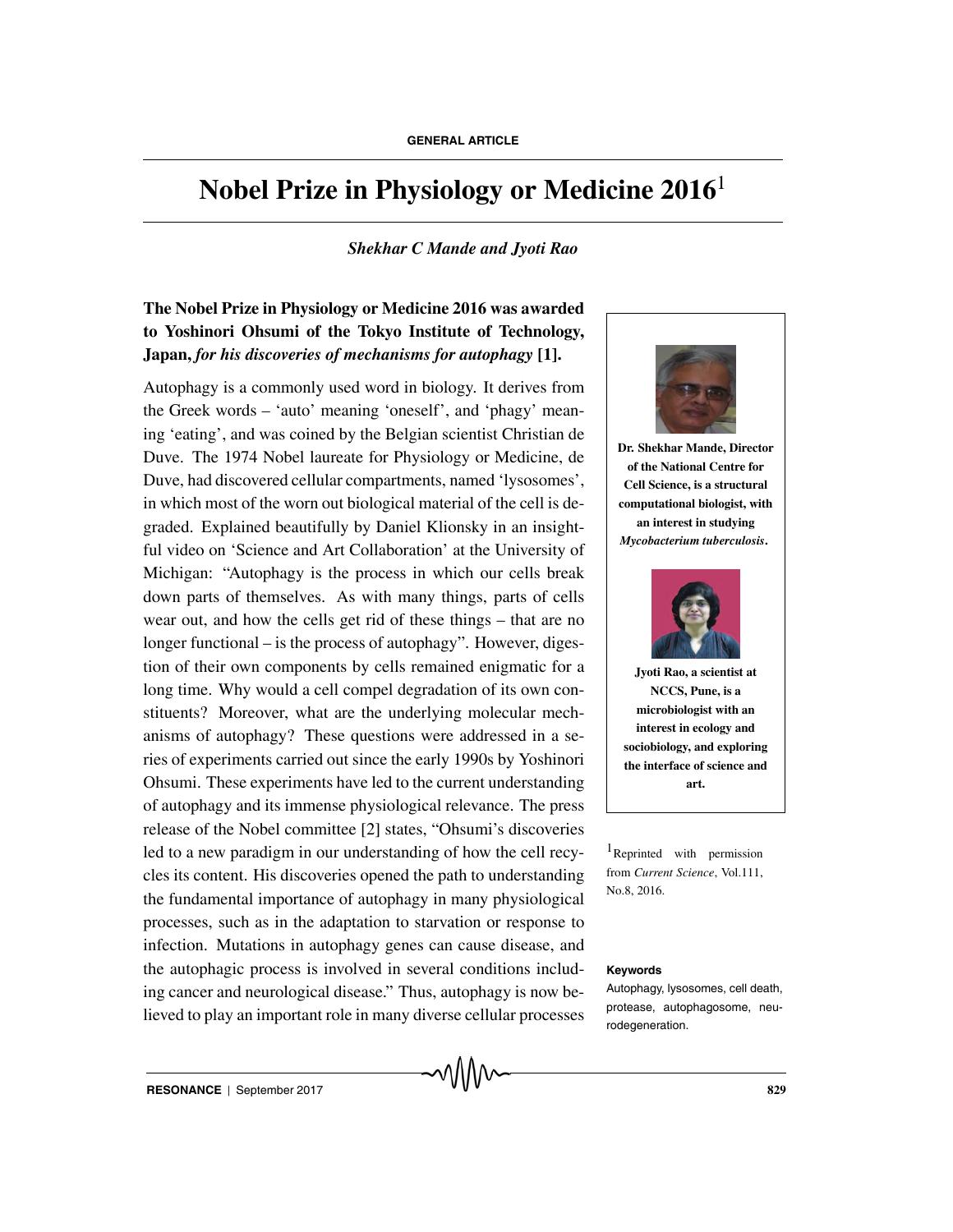

Yoshinori Ohsumi

**Figure 1.** Yoshinori Ohsumi, Tokyo Institute of Technology, Tokyo, Japan.

 $2$ Enzymes that degrade proteins.

clever molecular strategies for carrying the material destined for degradation to the lysosomes, and then enzymatically degrading them.

such as ageing, development, response to infections, neurodegeneration, etc.

Lysosomes are subcellular compartments, which serve as the workhorse for the degradation of biological material. Cells have evolved clever molecular strategies for carrying the materials destined for degradation to the lysosomes, and then enzymatically degrading them. A remarkable step in the process of autophagy is the formation of a new double membrane-bound subcellular compartment called the 'autophagosome'. Autophagosomes concomitantly sequesters the material to be degraded while it is being formed, and eventually fuses with lysosomes, allowing enzymes in the lysosomes to degrade the material. Ohsumi designed an elegant experimental strategy using baker's yeast to test what the outcome would be if these enzymes are inactivated. Baker's yeast was a convenient model for use because the cells are large enough to be observed with a light microscope. It was known that autophagy can be induced under nutrient starvation. Therefore, Ohsumi subjected strains of yeast that were deficient in proteases<sup>2</sup> to nutrient starvation, and observed them under a microscope. He found that within a few hours, vesicles (autophagic bodies) accumulated within the lysosomes [3]. This was the first instance of a step in the process of autophagy being observed, which was made possible by the fact that these yeast cells were deficient in proteases. If proteolytic enzymes had been present, the cellular material would have been degraded instantly, and the phenomenon could not have been spotted. It is no wonder therefore, that no one had been able to detect this phenomenon earlier. Ohsumi acknowledges that his love for microscopes led him to make the fundamental observation [4]. Thus, the combination of a clever Cells have evolved experimental strategy, use of yeast as the model, and visual examination under a microscope, laid the foundation for discovering the mechanisms of autophagy.

> The discovery of autophagy in yeast soon led to a search for the genes involved in this process. Ohsumi was once again at the forefront of identifying these genes. He conducted a genetic screen in yeast and analyzed mutants which were defective in au-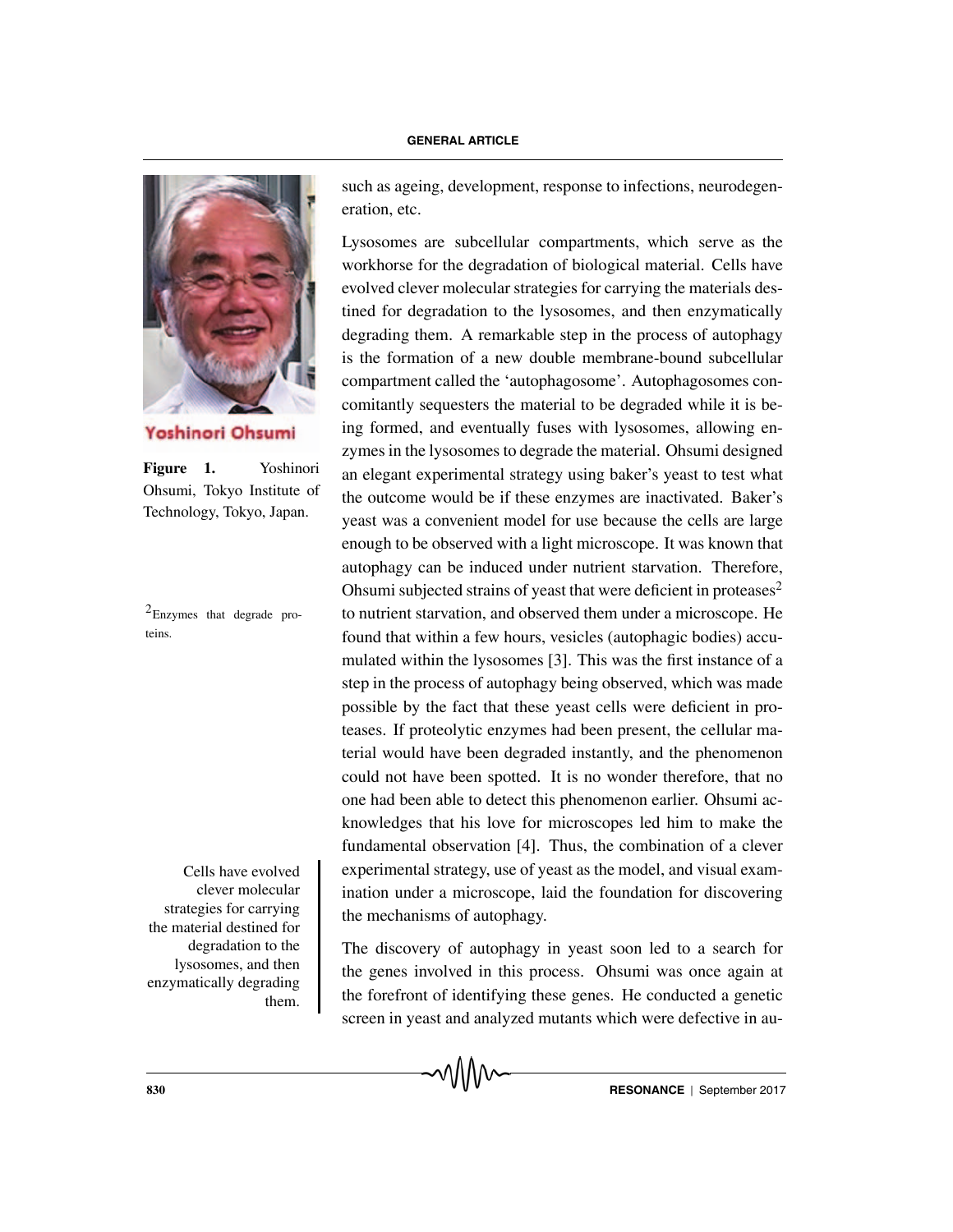tophagy [5]. This was much before the importance of autophagy  $\parallel$  As of today, around 15 in physiology and disease was recognized. As of today, around 15 genes are known to be involved in autophagosome initiation and maturation, which comprise a cascade of events involved in autophagy. This cascade includes formation of a double layered membrane structure (autophagosome) under appropriate conditions, which encloses and isolates the cellular components to be degraded, fusion of this vesicle with lysosomes, release into or activation of lysosomal degradation enzymes in the vesicle, and finally, degradation of biological macromolecules into their respective building blocks such as nucleotides, amino acids, etc. The degraded components are then recycled by the cells, thereby promoting cell survival. The genes which participate in all these processes, which were identified through the genetic screens performed by Ohsumi and other groups, are now collectively termed as the *'ATG* genes' [6].

The molecular mechanisms of autophagy have now been demonstrated to be conserved in many species – from yeast to humans. In the past 15–20 years, there has been a growing appreciation for the role of autophagy in diverse cellular processes, but more important has been the recognition of the correlation between dysfunctional autophagy and many different disease conditions. For example, loss of autophagy in the central nervous system was found to cause increased neurodegeneration in mice [7, 8]. The Beclin 1 protein, encoded by a mammalian autophagy gene, has been shown to inhibit tumorigenesis, thereby acting as a tumour suppressor in different cancers [9]. Similarly, decreased expression of many autophagy proteins is related to the progression of tumours in humans. Thus, the increasing awareness about the link Increasing awareness between autophagy and disease conditions has opened up avenues for understanding disease processes better and designing possible intervention strategies.

Thanks to the work of Ohsumi and others, the progress made over the last 20 years in understanding autophagy has revealed that autophagy is an important physiological process, which plays diverse roles. It is required for recycling cellular components, and

genes are known to be involved in autophagosome initiation and maturation, which comprise a cascade of events involved in autophagy.

about the link between autophagy and disease conditions has opened up avenues for understanding disease processes better and designing possible intervention strategies.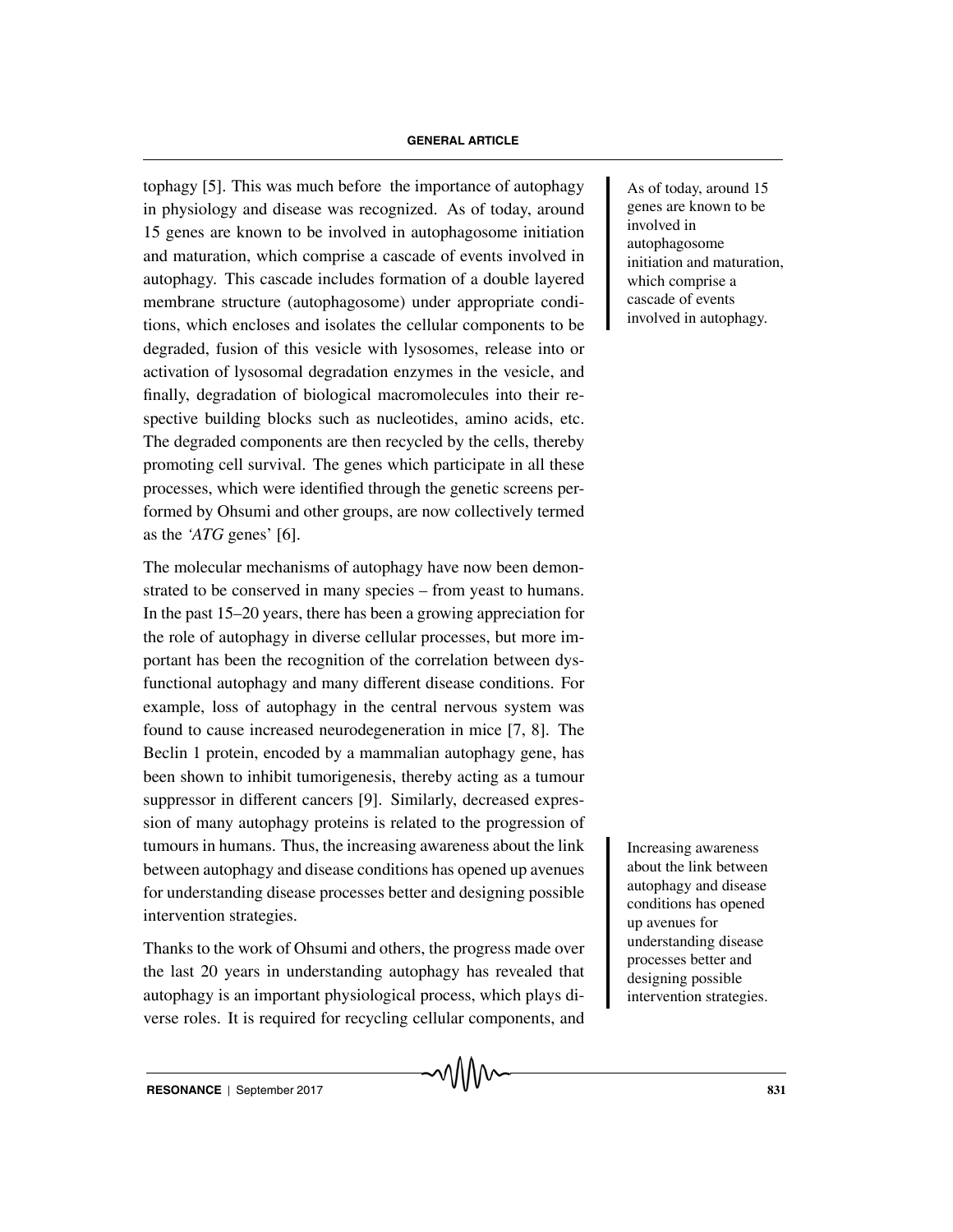also provides a quality control mechanism by eliminating damaged biological macromolecules. In starving cells, autophagy provides fuel for cellular processes. During invasion by foreign organisms, autophagy acts to eliminate the pathogen from the host. Autophagy also regulates cell growth, development and differentiation, and thereby provides effective control to prevent unregulated growth, such as that observed in cancer. All the correlations of autophagy and cellular processes can be traced to the initial discovery of Ohsumi in 1992.

Ohsumi remains steadfastly active in the field, passionately attempting to further decipher the details of the mechanisms of various steps of autophagy. On the website of the Tokyo Institute of Technology, he has the following advice to offer to young researchers [10]:

"So my message to all of you, who want to pursue a career in science, is to do what no one else is doing, and do what you find truly interesting. Research isn't easy. However, if you're really drawn to a subject and you're interested in it, you'll certainly overcome all the obstacles, even if, say, your work isn't appreciated for a time. You only live once. Others aren't interested in trivia. In the end, you have to want to taste the pleasures of success after all is said and done."

### **Suggested Reading**

- **[1]** http:// www.nobelprize.org/nobel prizes/medicine/
- [2] http://www.nobelprize.org/nobel\_prizes/ medicine/laureates/2016/
- press.<br> **[3] http://www.titech.ac.jp/english/ research/stories/ohsumi.html**<br> **EXECUTE:** A STORES AND PRESS. AND PRESS.
- **[4] K Takeshige, M Baba, S Tsuboi, T Noda, and Y Ohsumi,** *J. Cell Biol***., Vol.119, pp.301–311, 1992.**
- **[5] M Tsukada and Y Ohsumi,** *FEBS Lett***., Vol.333, pp.169–174, 1993.**
- **[6] D J Klionsky, et al.,** *Dev. Cell***, Vol.5, pp.539–545, 2003.**
- **[7] T Hara, et al.,** *Nature***, Vol.441, p.885, 2006.**
- **[8] M Komatsu et al.,** *Nature***, Vol.441, 880, 2006.**
- **[9] X H Liang, et al.,** *Nature***, Vol.402, pp.672–676, 1999.**
- **[10]** http://www.titech.ac.jp/english/ research/stories/ohsumi.html

Address for Correspondence Shekhar C Mande Jyoti Rao∗ National Centre for Cell **Science** Ganeshkhind Pune 411 007, India. Email:shekhar@nccs.res.in ∗jyoti@nccs.res.in